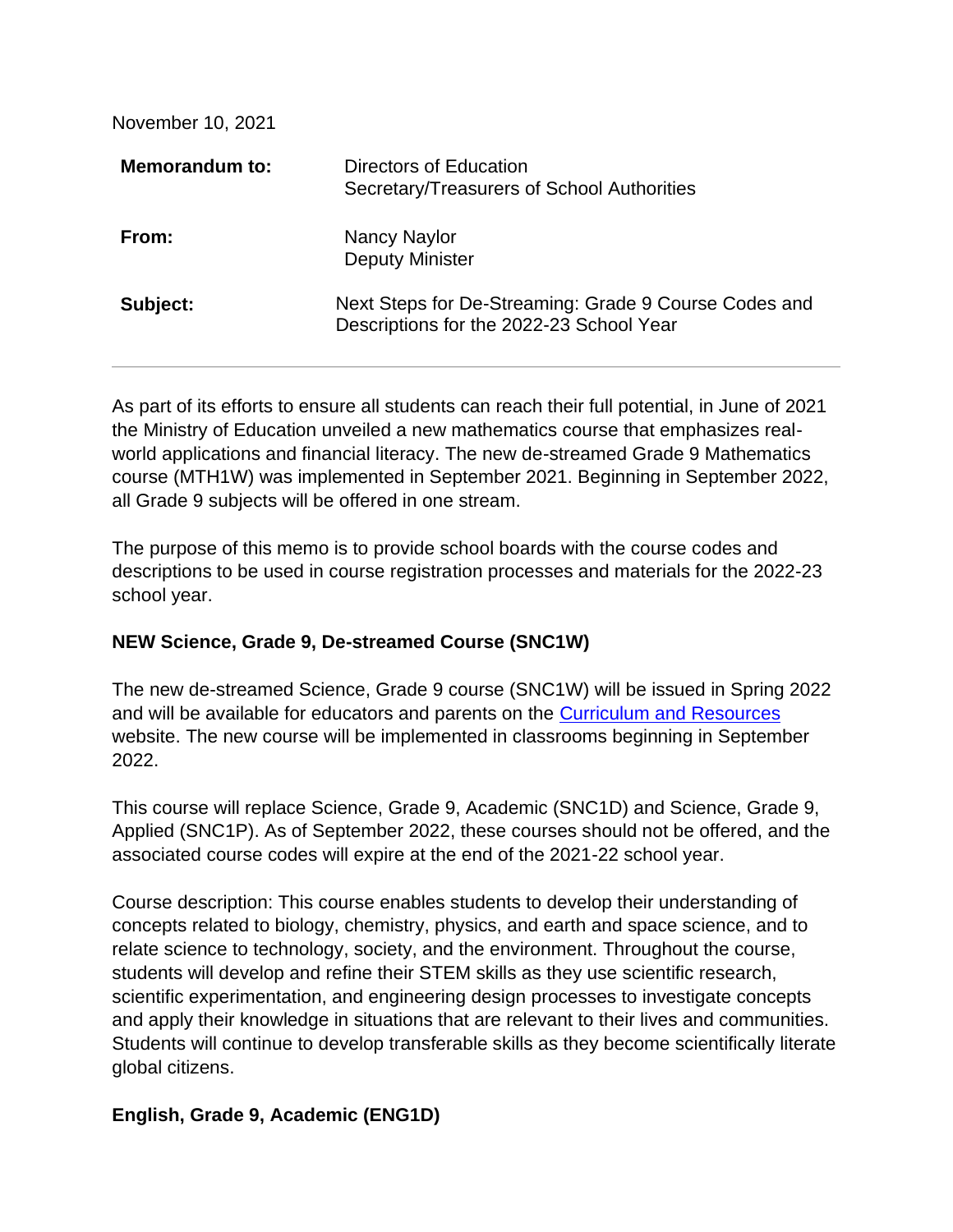English will be offered using the Academic course and course code (ENG1D) for the 2022-23 school year. The Applied course (ENG1P – English, Grade 9, Applied) will expire at the end of the 2021-22 school year.

Course Description: There is no change to the existing course description for ENG1D.

## **Issues in Canadian Geography, Academic (CGC1D)**

Issues in Canadian Geography will be offered using the current Academic course and course code (CGC1D) for the 2022-23 school year. The Applied course (CGC1P – Issues in Canadian Geography, Grade 9, Applied) will expire at the end of the 2021-22 school year.

Course Description: There is no change to the existing course description for CGC1D.

# **French as a Second Language (FSF1D - Core French, Grade 9, Academic; FEF1D - Extended French, Grade 9, Academic; FIF1D - French Immersion, Grade 9, Academic)**

French as a Second Language courses will be offered using the current Academic courses and course codes (FSF1D, FEF1D and FIF1D) for the 2022-23 school year. The Applied courses (FSF1P - Core French, Grade 9, Applied; FIF1P - French Immersion, Grade 9, Applied) will expire at the end of the 2021-22 school year.

Course Description: There is no change to the existing course descriptions for FSF1D, FEF1D and FIF1D.

Note: FSF1O, Core French, Grade 9, Open may continue to be offered for students who have little or no knowledge of French or who have not accumulated the minimum of 600 hours of elementary Core French instruction.

## **All Other Grade 9 Courses**

## **Grade 10 Courses**

To support the continuum of learning in mathematics, the ministry will be releasing an Addendum for each of the Grade 10 Academic and Applied Mathematics courses to be implemented for the 2022-23 school year. The Addenda will outline additional learning expectations to be instructed in Grade 10 that support students in their transition from the de-streamed Grade 9 Mathematics course to the current Grade 10 Mathematics courses.